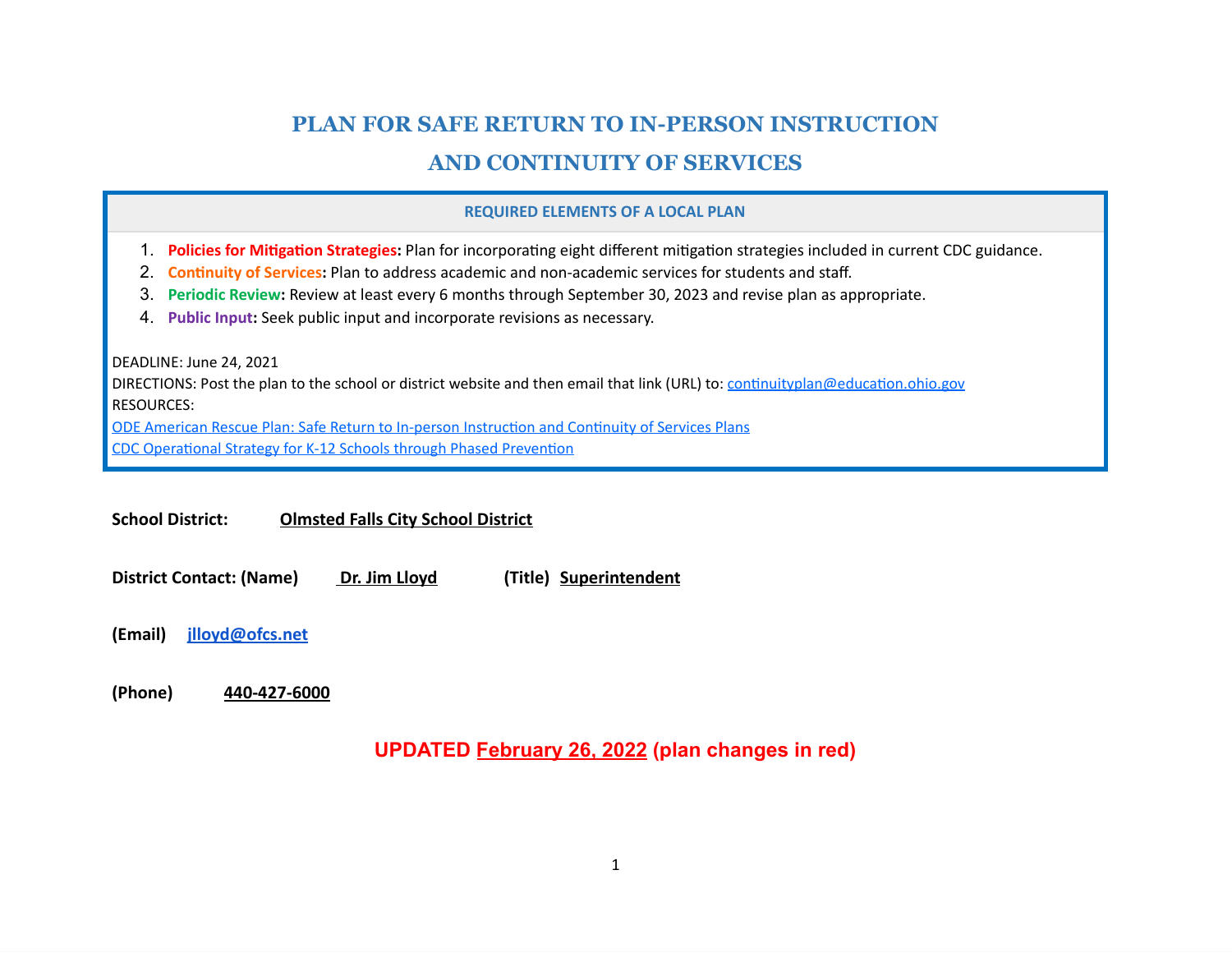# **POLICIES FOR INCORPORATING MITIGATION STRATEGIES**

Describe to what extent the following policies have been adopted to incorporate the following CDC Mitigation [Strategies](https://www.cdc.gov/coronavirus/2019-ncov/community/schools-childcare/operation-strategy.html#anchor_1616080084165) and provide a description of any policies being implemented:

- Universal and correct wearing of masks
- Physical distancing
- Handwashing and respiratory etiquette
- Cleaning and maintaining health facilities, including improving ventilation
- Contact tracing in combination with isolation and quarantine, in collaboration with the state and local health departments
- Diagnostic and screening testing
- Efforts to provide vaccinations to educators, other staff and eligible students
- Appropriate accommodations for children with disabilities with respect to the health and safety policies

OFCS General Statement: the district has policies and guidelines for masks, physical distancing, handwashing and respiratory etiquette, cleaning and contract tracing. The requirements in this plan make it seem as though school districts have not experienced a pandemic, don't know how to operate within a pandemic and assume that the majority of districts have not followed the rules.

- **Masking** 
	- o The CDC, Ohio Dept of Health and other health care professionals "strongly recommend mask wearing for vaccinated and unvaccinated persons." Masks work to prevent the spread of COVID19.
	- o The district supports the recommendation of the CDC and other health care providers.
	- o 1/21/22: the district no longer requires the implementation of Board Policy 8450.01 (masking) for students in grades PreK-12.
	- o Effective 2/25/22 The CDC will no longer require that masks be worn on buses or vans operated by public or private schools. OFCSD will no longer require students or drivers to wear masks on district vehicles. Anyone who chooses to wear a mask may do so.
- Physical distancing
	- o The district will follow the recommendations from the CDC and the local Board of Health to the extent that it is able to do so. By having all students in school 5-days per week there will be times where we are unable to have students distanced at 3-feet in particular buildings and at particular times. Listed below are the specifics at each of the district's schools. All specific questions regarding distancing should be directed to the building administration.
		- ECC: Due to the return to all day kindergarten and a lack of physical space available, students will not be distanced at 3-feet due to a lack of overall physical space.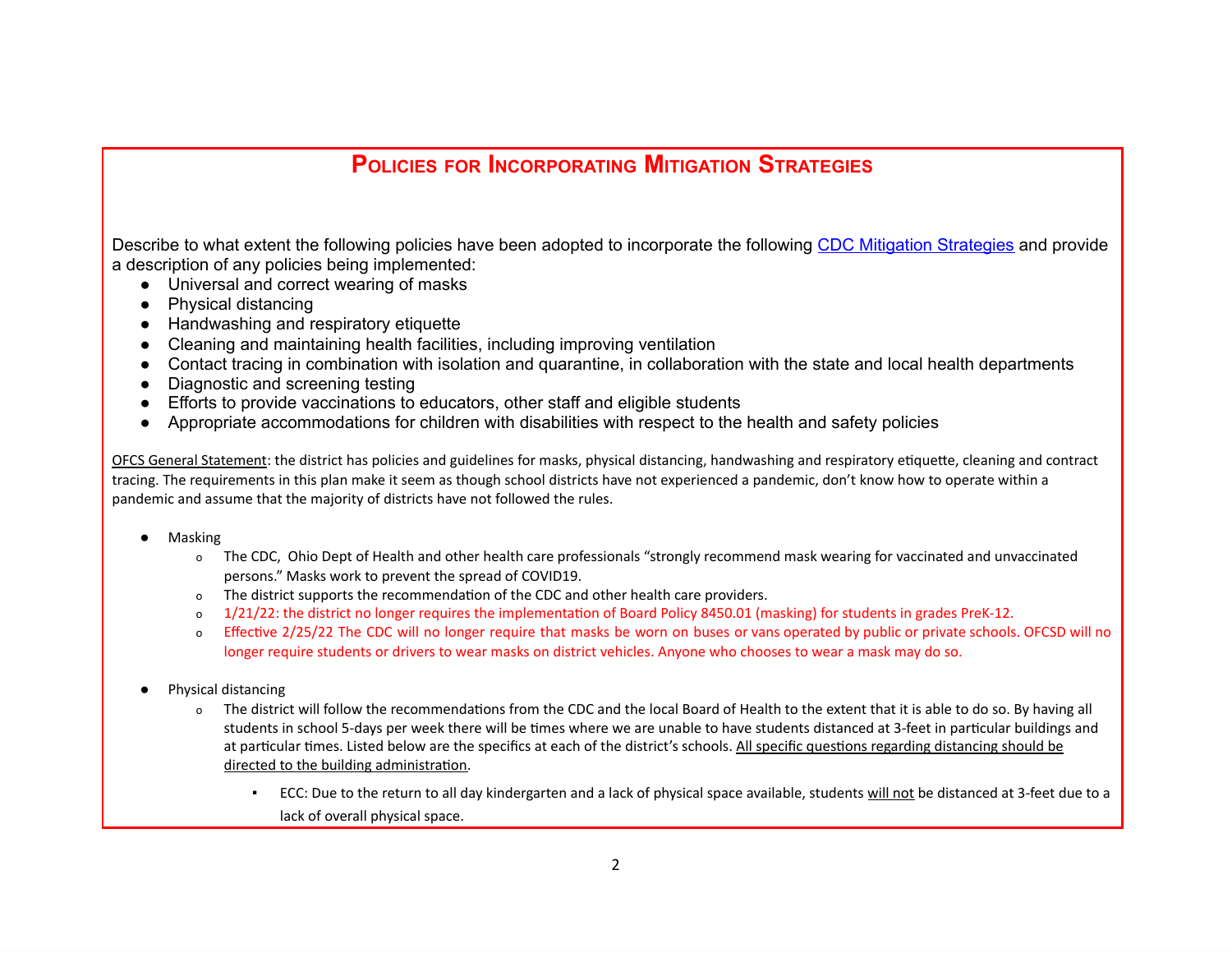- Falls-Lenox: Students, in general, will be distanced at 3-feet.
- Olmsted Falls Intermediate School: Students will be distanced by at least 3-feet.
- Olmsted Falls Middle School: Due to the lack of physical space, students will not be able to be consistently distanced by 3-feet.
- Olmsted Falls High School: Due to the lack of physical space, students will not be able to be consistently distanced by 3-feet.

NOTE: During lunch time, the district will be unable to assure at least 3-feet of distancing across all buildings.

- Handwashing and respiratory etiquette
	- o Signage will continue to remain in all of our facilities for proper handwashing and respiratory etiquette
	- o We will encourage students and staff to cover coughs and sneezes with a tissue when not wearing a mask and immediately wash/sanitize their hands after blowing their nose, coughing, or sneezing.
- Cleaning and maintaining healthy facilities, including improving ventilation
	- o We will continue to implement our strategies to improve classroom ventilation.
	- o The district has had consistent COVID-19 clearing protocols in place. These include:
		- High touch areas disinfected
		- Lunchroom tables wiped down and disinfected between each lunch
		- Recess equipment disinfected between each recess
		- **Nightly** 
			- o Trash removed, classrooms swept, sinks cleaned, and the entire classroom area disinfected (including desks) using advanced equipment purchased this year through COVID-19 Relief Funds.
			- o Every bathroom cleaned, mopped and disinfected
			- o Additional deep cleaning of all areas on rotational basis
		- **Buses** 
			- o Masks will continue to be required at all times while riding on the school bus.
			- o All school buses will be disinfected between all routes and cleaning will be done on a consistent basis.
	- o Our intention is to use ESSER-3 resources to purchase more efficient and updated HVAC units in our buildings to assist with ventilation.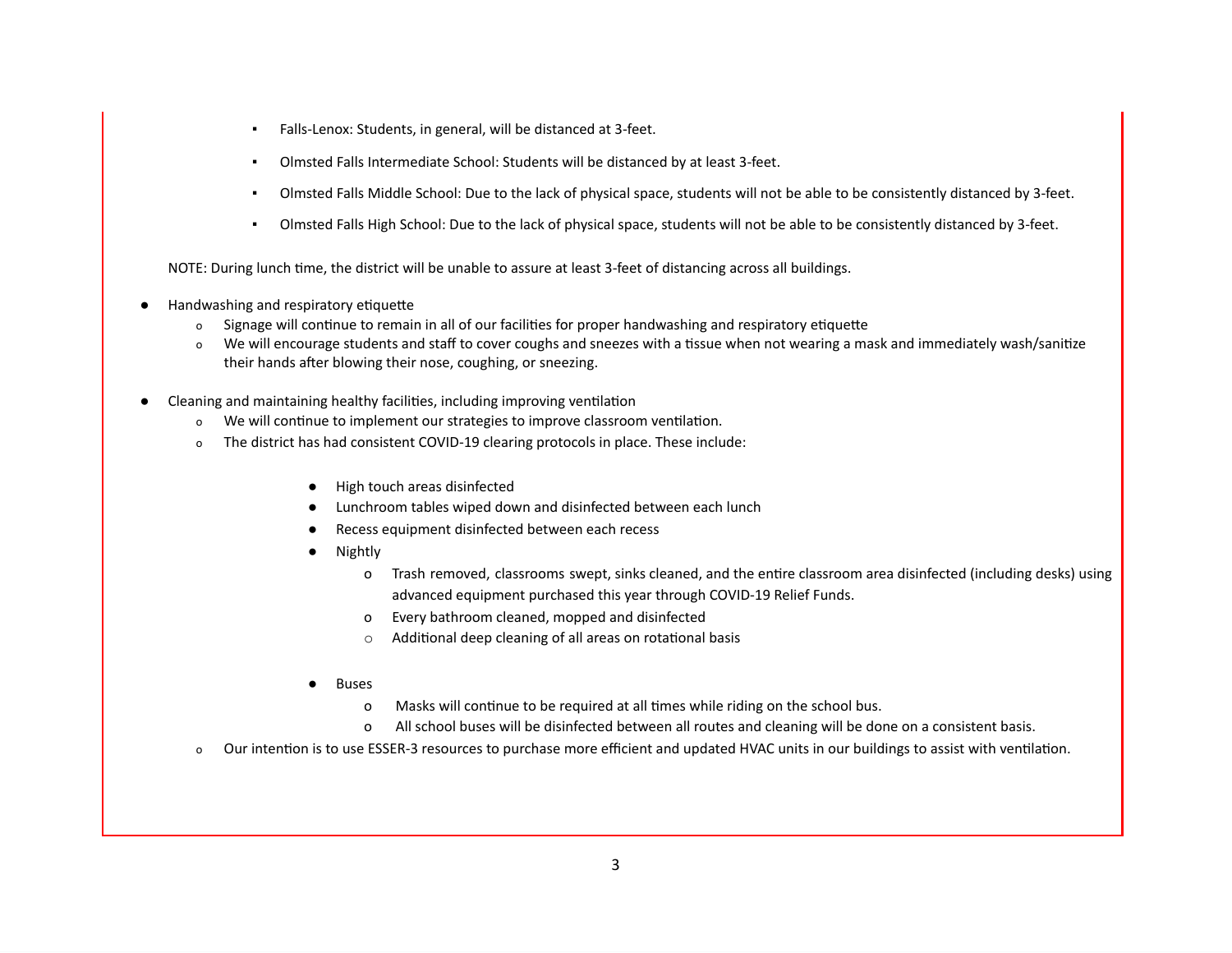- Contact tracing in combination with isolation and quarantine, will be in collaboration with the state and local health departments.
	- o The district will continue to collaborate with healthcare partners and follow the guidance from the CDC and our local board of health with regards to contact tracing, isolation and quarantining. It should be noted that Ohio Senate Bill 22 limits the authority of both the Governor's Office and local health boards to enforce quarantine procedures.
	- o We will advise students to stay home when appropriate; isolate when medically diagnosed and we will investigate cases and contract trace as directed.
- Quarantine Guidelines for OFCS Students & Staff
	- o The district will follow any direct order from the Ohio Board of Health or Cuyahoga County Board of Health.
	- o The district will use discretion for decision making when it is available.
- Diagnostic and screening testing
	- o The district staff will continue to be vigilant with symptom identification and will encourage those who are sick to stay home and if sickness continues, to go and see a doctor.
	- o The district has taken the stance that it will not distribute tests to families or conduct our own, but we will educate and encourage testing.
- Efforts to provide vaccinations to educators, other staff and eligible students
	- o Staff
		- In coordination with Giant Eagle, school district staff took part in a vaccination clinic provided by the Northeast Ohio ESC in February and March of 2021. While we don't have a precise percentage of staff that have been vaccinated, we believe it is approximately 80%.
	- o Students
		- The district coordinated a vaccination clinic for students 16+ in May and June with Discount Drug Mart. In addition, the district has pushed and it will continue to do so, vaccination opportunities for children.
	- o Adults in general
		- While all vaccinations are currently under emergency approval from the FDA, our information indicates that this will change in September or October. The district strongly encourages all adults to get vaccinated to prevent the spread of COVID-19.
- Appropriate accommodations for children with disabilities with respect to the health and safety policies
	- o The district recognizes that there are Federal and state disability laws that require an individualized approach for students with disabilities consistent with the student's IEP or Section 504 plan. Our staff will be reminded that we all must remain aware of their obligations under federal and state disability laws and should also consider adaptations and alternatives to prevention strategies, while maintaining efforts to protect students, teachers, and staff from COVID-19.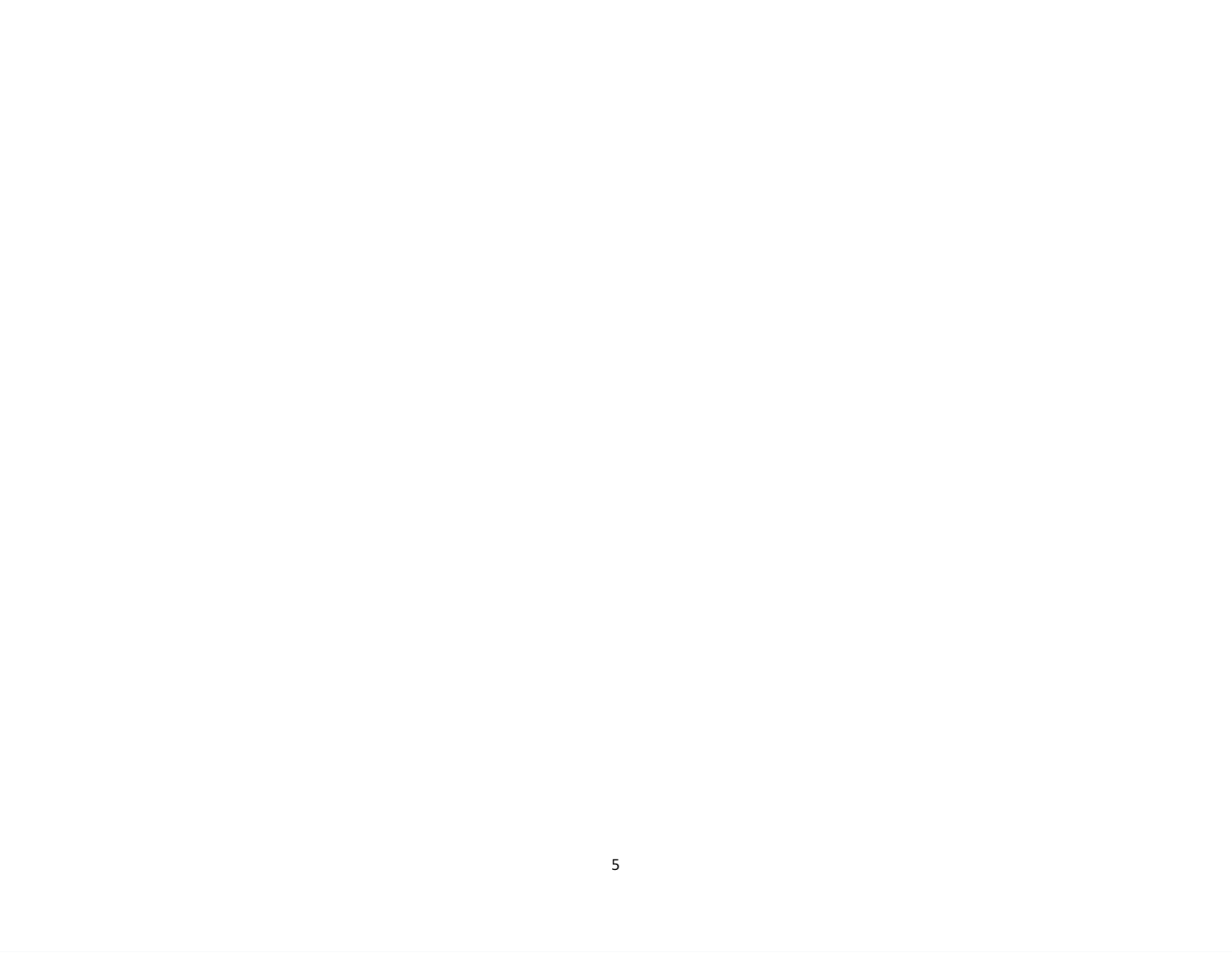# **PLAN TO ADDRESS CONTINUITY OF ACADEMIC AND NON-ACADEMIC SERVICES**

Describe how you will address continuity of services for students and staff, where needed, in the following areas:

- 1. Academic Services
- 2. Social-Emotional
- 3. Mental Health
- 4. Health
- 5. Food

### Academic Services

Our district plan is to utilize our ESSER funds to remain open 5-days per week so that we can provide consistent services to our students. This includes--academic services, social-emotional and mental health, physical health and food services. We strongly believe that we are at our best when we are in person and will do what we need to do that is within our control to remain open so that all five of these very important components can be met.

### Social-Emotional

The district addresses this area through classroom guidance and our district Positive Behavior Intervention Supports. We have incorporated the tenets of Be Safe, Respectful, Responsible and Kind throughout the system.

### Mental Health

Based on feedback from our stakeholders, student mental health is a priority and the impact of COVID19 on our students' mental health is an area that needs to be addressed. We use some of our Federal COVID19 resources to partner with a local mental health provider to support our students and families over the next 3-years.

## **Health**

We partnered with PSI for a school nurse and other ancillary health support staff and will continue to do so.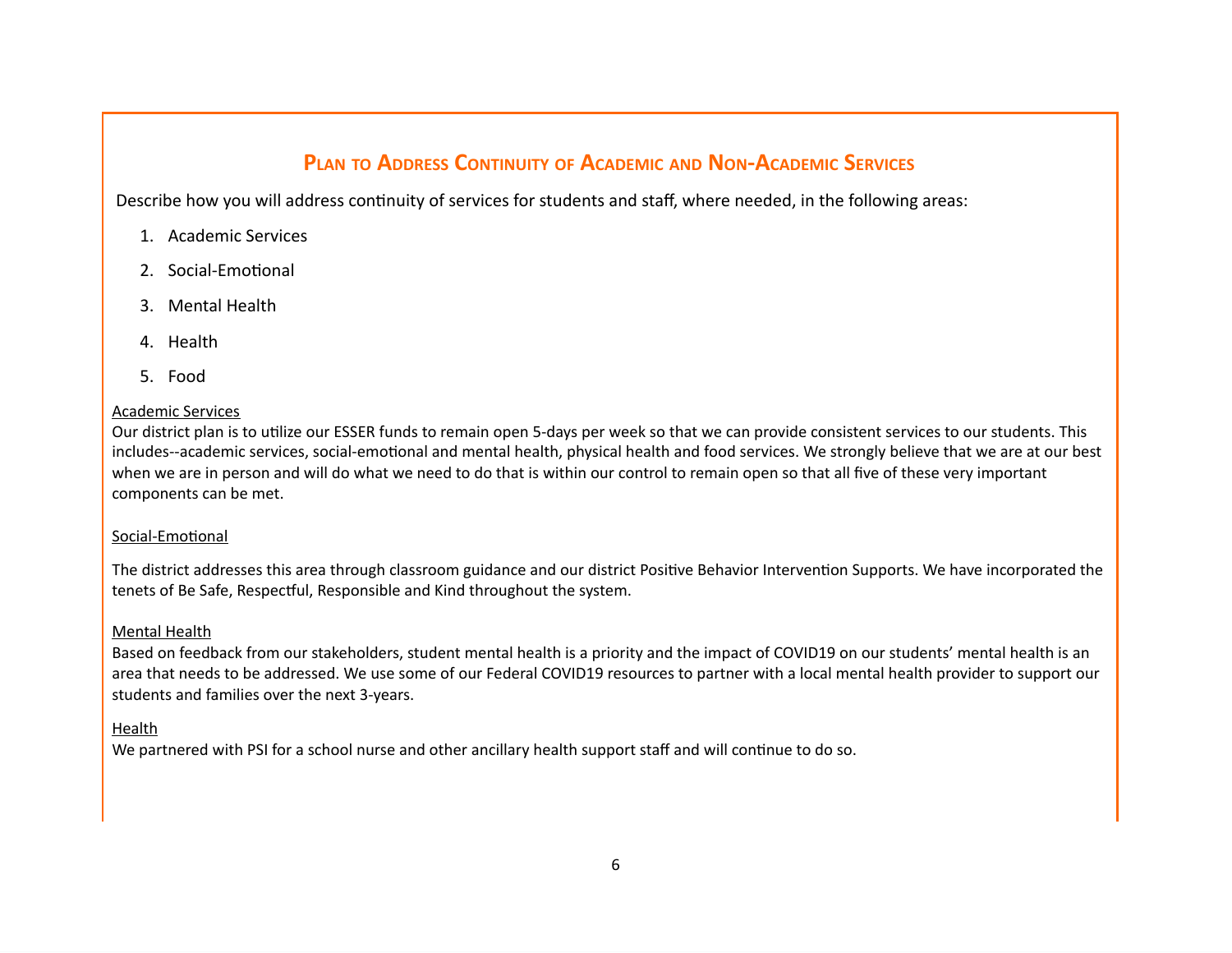### Food

The district takes part in the Federal Lunch Program and will continue to provide food support to all of our families. Families should know that breakfast and lunch will be free again this school year thanks to a change in the Federal guidelines. In addition, the district will be participating in the Seamless Summer Option for the 2021-2022 school year. Under this option, all children in school will receive breakfast and lunch at no change.

We believe that when we were not open 5-days per week that with the exception of Food, items 1-4 above were an issue. With the introduction of a vaccine and a significant decline in cases, we are optimistic that we will begin school in-person, 5-days per week. Again, our plan to address continuity of these services is to be open 5-days per week. Should that change, we will adjust accordingly and are in a much better position now, due to our experience.

## **PERIODIC REVIEW**

- 1. Describe how you will conduct a review of your plan at least every 6 months.
- 2. Describe how you will revise the plan as appropriate.

#### Plan Review

- The plan has been reviewed with our Board of Education in a public meeting (June 17, 2021).
- The plan was reviewed with the Executive Council of our Parent-Teacher Organization in June of 2021.
- The district's Executive Cabinet will review our plan weekly.
- Our Administrative Council (consisting of all central office administrators, directors and building principals) will conduct an internal review of our plan on the fourth Wednesday of every month beginning August 25, 2021).

#### Plan Revisions

● Should the COVID-19 conditions change within our community, region or state we will meet and revise our plan.